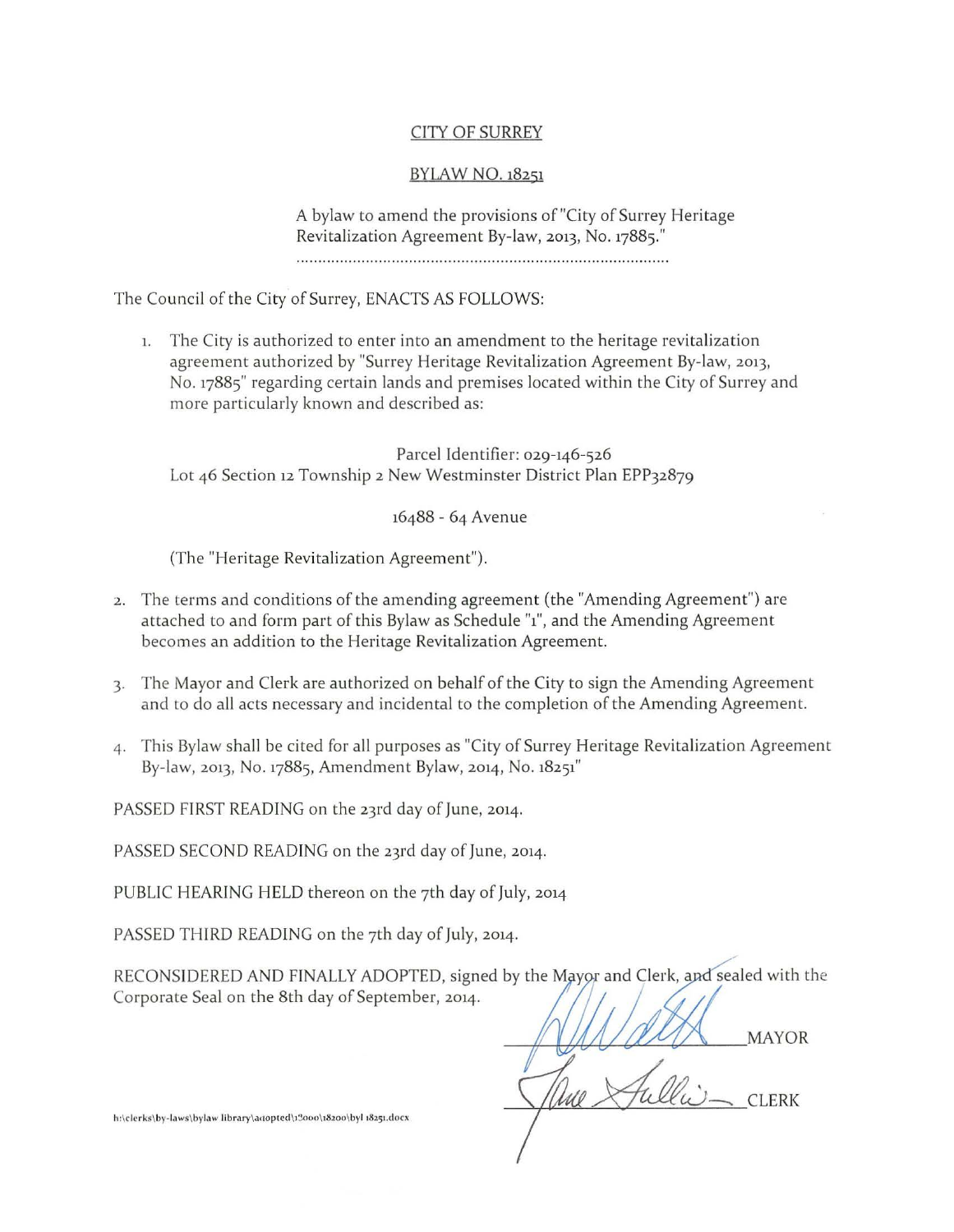#### **SCHEDULE <sup>I</sup>**

## **SURREY HERITAGE REVITALIZATION AGREEMENT BOSE FARM- HENRY BOSE FARMHOUSE AND MILK COOLING SHED AMENDING AGREEMENT**

**THIS AGREEMENT** dated for reference the  $8^{7k}$  day of  $S$ *Penbe(2014.* 

#### **BETWEEN:**

## **CITY OF SURREY**  13450 104 Avenue Surrey, BC, V3T 1V8

(the "City")

#### **OF THE FIRST PART**

### **AND:**

**0948184 B.C. LTD., INC.NO. 0948184**  Suite 20112837 76 Avenue Surrey, BC, V<sub>3</sub>W 2V<sub>3</sub>

(the "Owner")

## **OF THE SECOND PART**

#### **WHEREAS:**

- A. The City and 0948184 B.C. LTD., INC.NO. 0948184 (the "Owner") entered into a Heritage Revitalization Agreement dated for reference July 29, 2013 (the "Agreement") for the relocation, conservation, restoration, maintenance, and protection of the Lands, including the Henry Bose Farmhouse (the "Farmhouse") and Milk Cooling Shed (the "Shed"), as more particularly described in the Agreement;
- B. Each capitalized term not otherwise defined herein shall have the meaning ascribed to it in the Agreement;
- C. The City and the Owner wish to amend the terms of the Agreement to allow the Farmhouse to be used as a single family dwelling.

**NOW THEREFORE** this Amending Agreement witnesses that in consideration of the sum of \$t.oo paid by each party to the other and other good and valuable consideration (the receipt and sufficiency of which each party hereby acknowledges), the parties hereby covenant and agree as follows: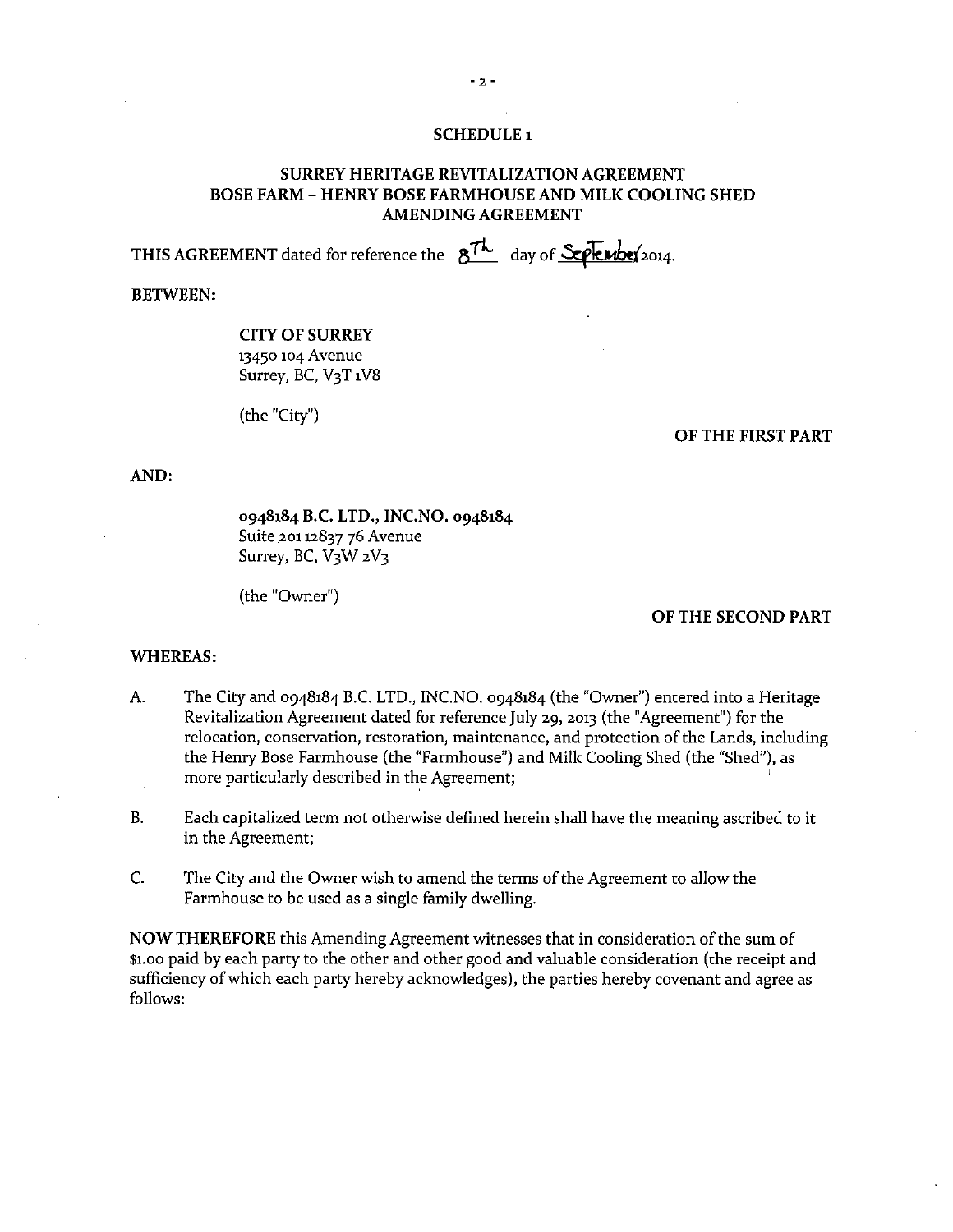### 1. Amendments

The Agreement is hereby amended as follows:

- 1.1. Under the recital, "WHEREAS", by inserting the following new Subsection H. after Subsection G. and making the corresponding punctuation changes to Subsections F. and G.:
	- H. The Lands are subject to a variance contained in Appendix "C".
- 1.2. By deleting Section 3 of the Agreement and replacing it with the following:
	- 3· Pursuant to Section 966(2)(b) of the Local Government Act, Part 22 Multiple Residential 30 (RM-30) Zone of the Surrey Zoning By-law, 1993, No. 12000, as amended is hereby varied in respect of the Lands as set out in Appendix "C" which is incorporated into and forms part of this Agreement.
- 1.3. By inserting the following new Appendix "C" after Appendix "B" of the Agreement:

# Appendix "C" VARIATION TO BY-LAWS

- 1. Section B. Permitted Uses of Part 22 Multiple Residential 30 Zone (RM-30) of Surrey Zoning By-law, 1993, No. 12ooo, as amended, is amended by inserting the following new Sub-section 3. after Sub-section 2.(b):
	- "3. *Single family dwelling."*

## 2. Due Execution

The Owner hereby represents and warrants to the City that this Amending Agreement has been duly authorized and executed by the Owner and that the delivery of this Amending Agreement has been duly authorized by all necessary corporate action on the part of the Owner.

## 3· **Full** Force and Effect

The City and the Owner hereby agree that the Agreement shall hereinafter be read and construed in conjunction with this Amending Agreement and be regarded as being amended only to the extent herein provided, that all the terms, covenants, provisos, conditions and provisions of the Agreement, as amended hereby, shall continue to be in full force and effect and that nothing herein contained shall operate or be construed to modifY or otherwise affect the rights and obligations created by the Agreement as amended hereby.